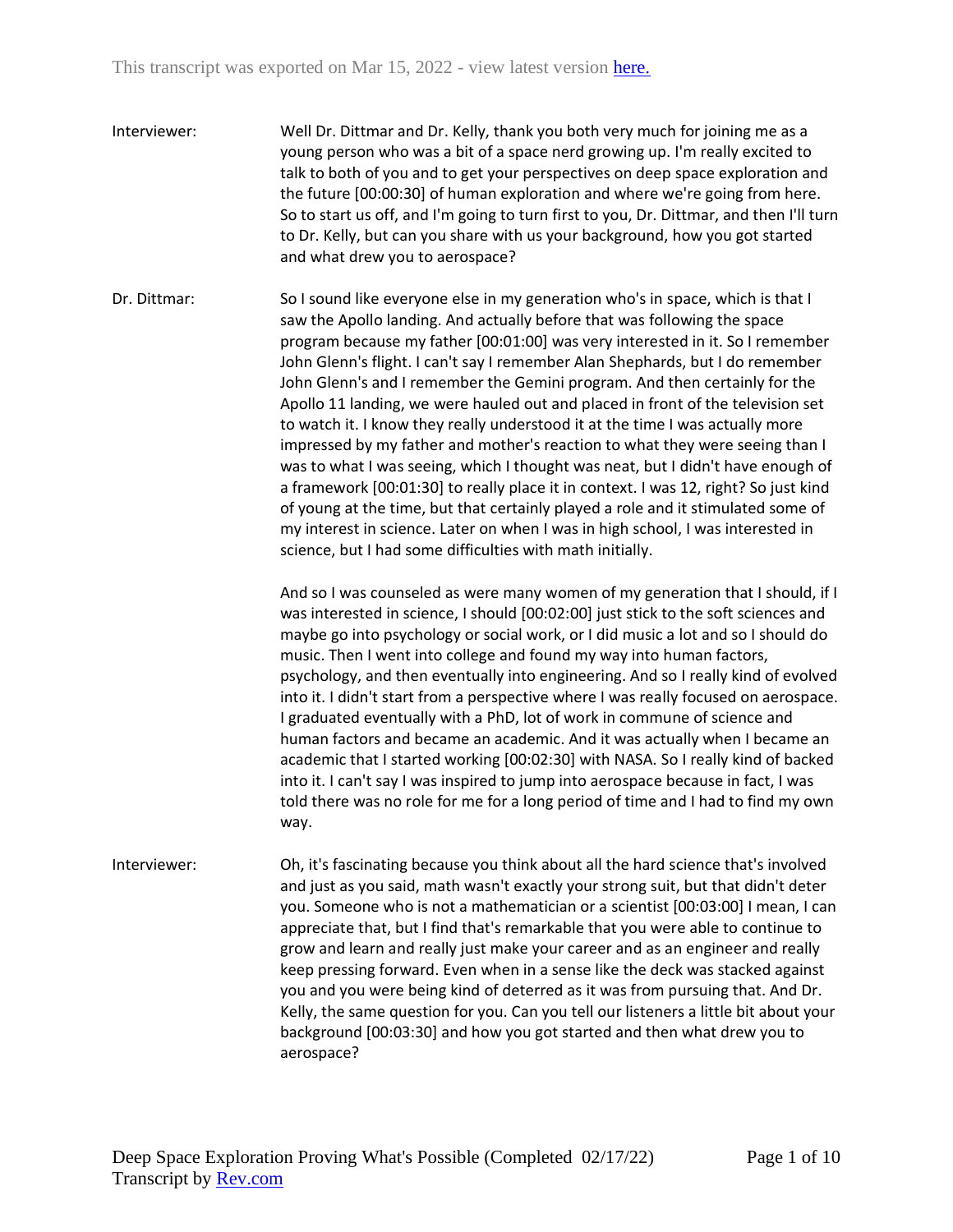Dr. Kelly: Like Dr. Dittmar said, probably similar story. I was fortunate enough to actually grow up at Kennedy Space Center. So saw all the Apollo launches and the schools were filled with everything space. So I say often that I have space in my blood because I really truly experienced it firsthand by seeing it at JSC, it's where the astronauts train. [00:04:00] But when you see that launch and you have all the science and engineering, and at that point, math around you, it was an incredible opportunity educationally. And so I absolutely loved it. And then career wise, I married at 20 and moved to Colorado and finished my Bachelors in Electrical Engineering and went to work for Martin Marietta in Denver, in the robotics and advanced controls group. [00:04:30] Worked there for a number of years and then went to work for Swartkop at Eglin Air Force Base, working on advanced controls for weapons systems and also conducting technology development for various weapon systems with the air force research lab at Eglin.

> Then I took a little detour and worked for two startup companies working on ultra wide band technology. And that's a technology that is [00:05:00] really, really high data rate and low power. So it had been used in classified environments for the military for decades, but had not made it to mainstream. So that was really cool, little sidetrack. And I had stayed in touch with the folks at Swartkop, which actually became Jacobs. And they did the contract here at the Johnson Space Center. And I've been here ever since I rejoined Jacobs and here at the Johnson Space Center, getting [00:05:30] to do fun things with NASA here. Pretty awesome journey.

- Interviewer: Mm-hmm (affirmative). No. Excellent. Yeah. Yeah. With robotics. And then being part of like the next generation of humans space exploration, it's just, I imagine that's a dream come true. So Dr. Dittmar, and this kind of segues into our next question, starting with you, can you tell us a little bit about your current role and what do you enjoy the most about your position?
- Dr. Dittmar: Sure. So my current role, I'm [00:06:00] the president and CEO of the Coalition for Deep Space Exploration, which is an industry trade group. It was founded about five years ago, and it was a extension of an earlier communications and outreach effort that had been undertaken by several companies that were involved in the previous moon program, the constellation program. But we wanted to reboot it and make it a much broader coalition that would address [00:06:30] not just human exploration, but also space science and eventually space commerce and technology development. And so one of my great pleasures has been growing it from the initial five companies to now 65 companies.

Interviewer: Wow.

Dr. Dittmar: And also they're really focusing on the diversity of that growth so that we now have very large established companies, such as Jacobs and Boeing, Lockheed Martin aerospace, Aero jet Rocketdyne, Northrop Grumman, but also [00:07:00]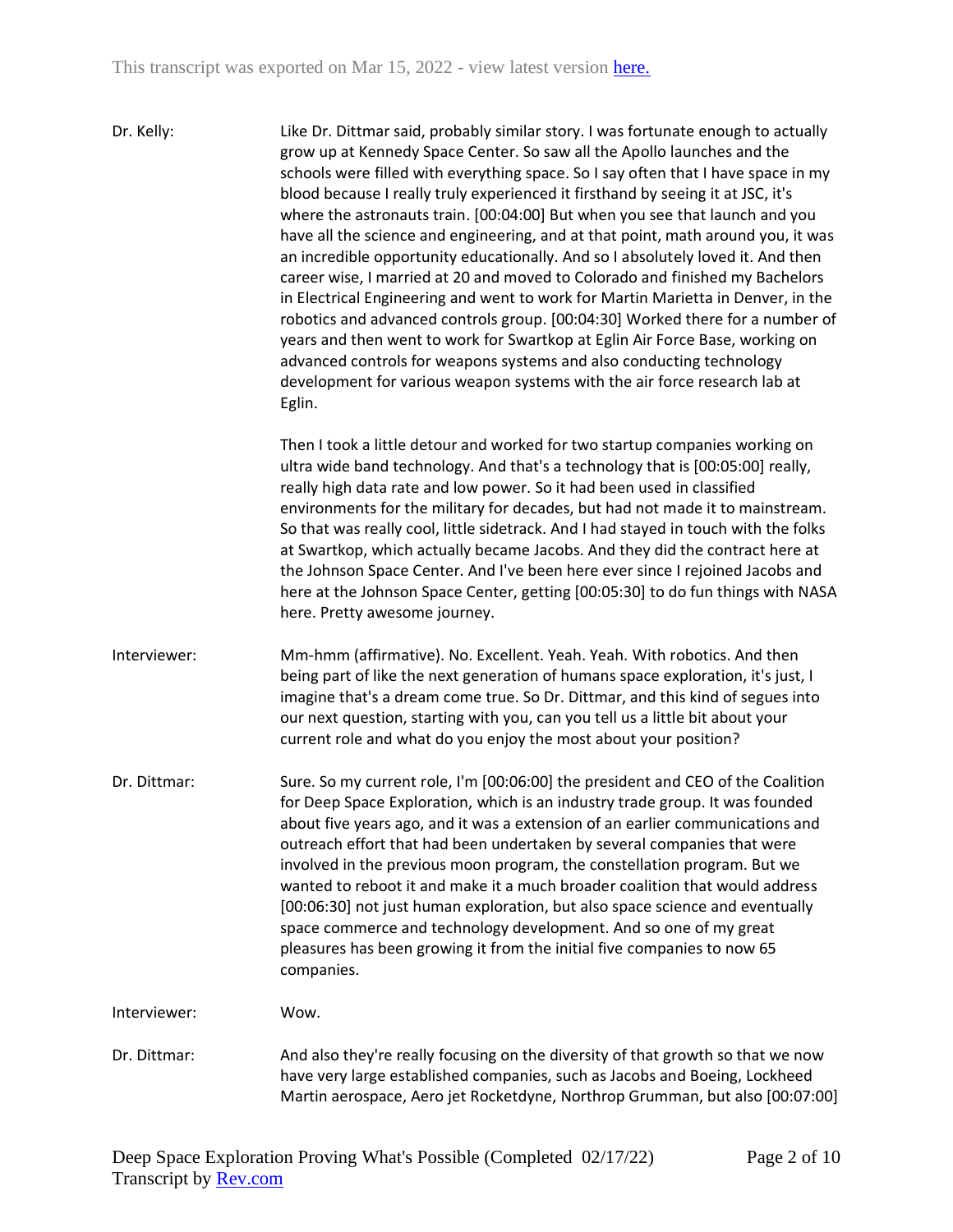a lot of mid tier suppliers who not only supply those programs, but also supply other players, both in defense and in sort of the more commercial space sector.

We've got folks that are supporting the science, of course, Lockheed supports many of the science missions as does Aero jet Rocketdyne. But we also have a number of entrepreneurial companies, companies that are currently doing work on the space station and have aspirations to do work in deep space. [00:07:30] They're using the space station to do technology development and test some of their products and their manufacturing processes. So it's been very enjoyable to have that opportunity to be able to do that. That's one of the things that I really enjoy a lot about it. I enjoy spending time with businesses and just listening to what their challenges are and trying to help them. I'm a big believer in supporting the industrial base in the industrial backbone in the United States. It same backbone, whether [00:08:00] it's an aerospace or defense or Noah earth observation.

I mean, all of these efforts, space is so woven into our day to day lives now that we have a whole National Space Council that's been developed just to address the fact that space is now a whole of government approach and domain. And so working with those companies is very rewarding, but I also do a lot of mentoring and I find that very rewarding. And then finally [00:08:30] just being able to speak on behalf of NASA's programs of record and try to just remind policy makers and influencers and the public, why it's important to continue to invest in these efforts, it's important to U.S leadership, but also important to knowledge and discovery of knowledge. And that's exciting, right? I mean, every time we turn around today, NASA made an announcement that they've found surface water on the moon and that has potential implications for [00:09:00] a lot of what we'll be doing at the moon, both for human exploration and in space science. So it's just an exciting field to be in.

- Interviewer: No, absolutely. And I think sometimes people don't understand the breadth of discoveries and how space exploration informs a lot of products and things that we do here on earth. And it's interesting that so many businesses are participating in that discovery. And the [00:09:30] fact that space is kind of a very interesting test case scenario for some of these technologies. Dr. Kelly, same question for you. Can you tell us a little bit about your current role and beyond just the description that we'll have on the podcast, but a little bit more about your current role and what do you enjoy the most about your position?
- Dr. Kelly: Sure. So I'm general manager on our contract here at the Johnson Space Center, and we partner with NASA across all the human space like programs from ISS [00:10:00] to Orion, Commercial Crew Program and elements of the [inaudible 00:10:05] mission. And we also partner with NASA to provide all the curation services for extra material samples. So that usually gets a wow from folks who don't know that Jacobs does that from all the moon rocks, the meteorites and cosmic dust. And then we conduct research to determine the mineral content on the moon and Mars, and also explore the origins of the solar system. And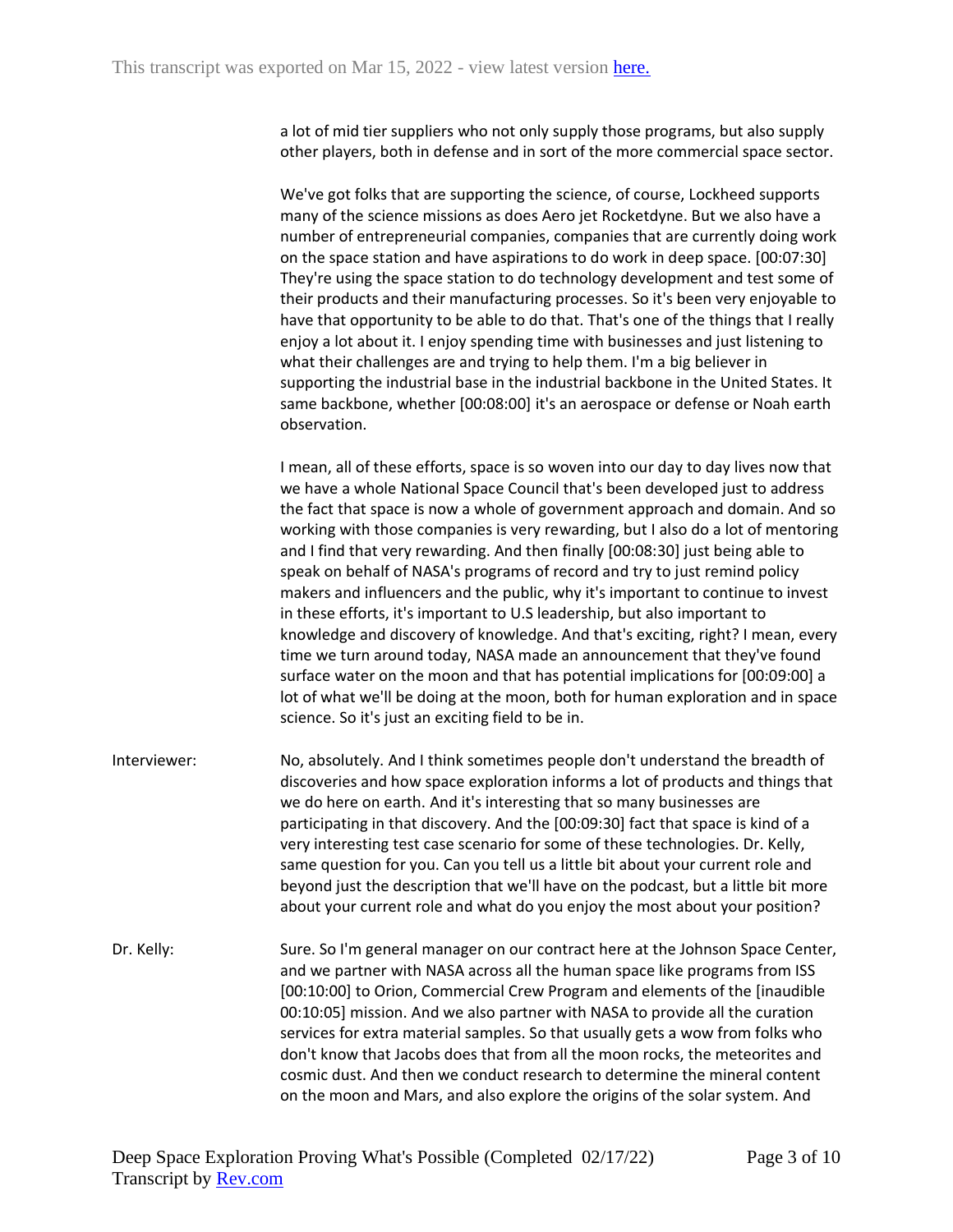that is such a diverse [00:10:30] set of things that we have the opportunity to work on. And I think what I enjoy most about my position and what I do here is the team that I get to work with and the partnership that we have with NASA is really very, very special.

It truly is a deep partnership. And then the incredible variety that I get to be part of every single day. I don't like doing the same thing every day and no two days are the same. And then when I also step back and think about what we get [00:11:00] to do that having long term impact for space exploration, but also life here on earth. And I'll also say if I take a step back and look at what Dr Dittmore does, the impact she's having for all of us in industry, the voice she is, and really bridging the entrepreneurs, the medium size, and then the larger companies, it truly is spectacular to have someone like her that is the voice in a lot of different places for the industry in the impact that we have.

Dr. Dittmar: Thank you so much. I appreciate [00:11:30] that.

Interviewer: So, Dr. Dittmar, now that we've kind of taken a little look at the background and in your current roles, just kind of start our discussion kind of looking forward. I guess the question is why go to deep space? And I know that's kind of a big question, but can you give us some thoughts on why it's necessary for us to keep pushing forward and why go to deep space besides just the coolness factor [00:12:00] of course, of exploration, but why go?

Dr. Dittmar: So a few years ago, I sat on a committee of the national academies of sciences, engineering and medicine that was constituted to study human space flight. And so it was called the human space flight committee. And we published a report in 2014 called pathways to exploration, which was really an assessment of NASA's plans for returning to deep space. One of the things that we were challenged to [00:12:30] do as a committee was to look at the value propositions for human space exploration. And as we dove into it, the problem which you've already sort of alluded to here is not that there were too few of these reasons, but too many of them, and it's like peeling an onion back, and there are interrelated. And there isn't a lot of hard data for any one of them, but when you take them as a whole, then you start to see sort of their richness of the endeavor itself.

> So just [00:13:00] a few of them, one of them is that going to deep space just demonstrates that we can do hard things. And for the United States, it demonstrates that we haven't lost our appetite to do hard things, we are willing to engage in what is one of the most exacting engineering efforts known to human beings. I mean, space will kill you five ways and more than that. And so the engineering margins are very, very, very fine and thin. And the work that needs to be [00:13:30] done is sort of an inordinate precision. And so just being able to approach these things and do hard work and signal to the rest of the world, that we're willing to invest our time, our money, our lives in the case of those folks that actually venture out and that also work with a lot of pretty dangerous processes to get this done.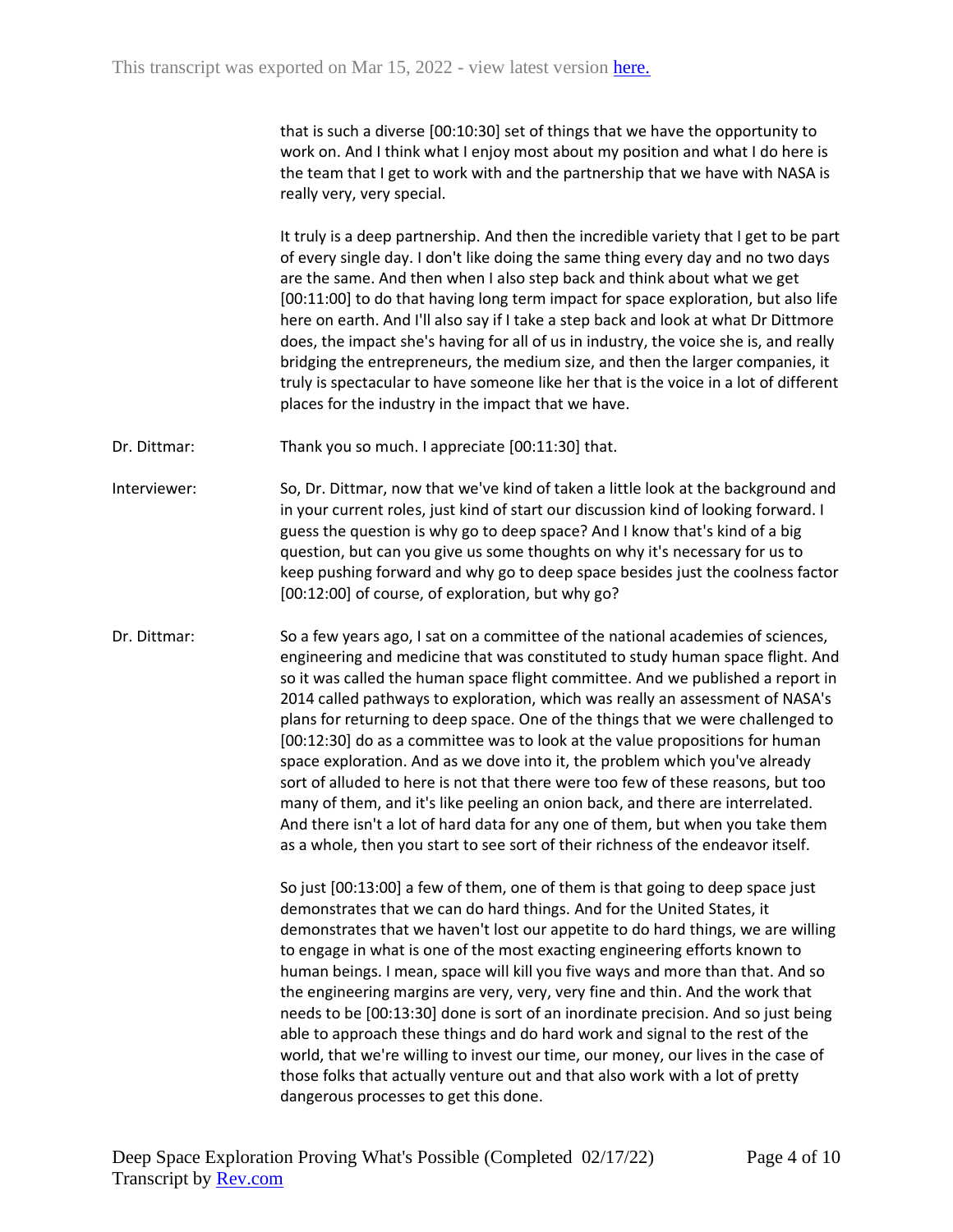I mean, that's a really important signal. It signals American leadership and our persistence, over a long period [00:14:00] of time. And that's important, not just for our friends, but for those that don't wish us well, just a few other thoughts, going to space we're faced with climate change here, right? On our earth and it's accelerating. And the effects of it are accelerating and NASA and Noah together, do some great work along with a lot of associated institutes and scientists around the world in doing earth observation, and trying to learn about the processes on our own planet. But human activity [00:14:30] makes it a little hard, right? We can study what we can measure, but going to other worlds, pristine worlds that have undergone climactic change, for example, Mars and learning about Mars that teaches us about our own planets.

I don't know if you know this, but the modeling of some of the outer solar system moons tighten and some others is what actually taught us about the theoretical possibility of nuclear winter. That [00:15:00] came from a lot of extra solar system, or, sorry, not extra solar system, but deep solar system studies of planets. Human space flying it's important because basically we can do a lot more as humans, it's at higher cost, but we can do a lot more as humans than sort of robots can do in learning. And the other thing about it is, I think it's important because we have as a species we've always migrated, right? I mean, [00:15:30] that's what we do. And so people talk about it as being in our DNA, but that's very real. And as we migrate, we change.

So we've adapted in response to novel situations and novel environments, and that's contributed a lot to our own growth. It's also contributed a lot to our own survival. And so, our drive to sort of go over the next hill has always been both limited and propelled forward by our technology and what the state is of our technology at the time. And we've just reached this point, [00:16:00] I think in our development where our technology is barely, but there, up to the task of beginning to take us into deep space. And so I think part of why we go is to see who we are, but there's just a lot of reasons. I mean, technology development is a huge reason. Opportunity for collaboration is a huge reason, opening up economic opportunity in space is a huge reason. So going back to what I said at the beginning, it's not [00:16:30] that there are too few reasons, is that there's so many reasons that the question it's hard to answer in some ways. If you're looking for a single "the, why?" I think you're going to miss the point.

- Interviewer: Yeah. You look at places like Callisto and Titan and maybe Europa and I mean, and then of course, Mars, I mean, there's a lot of real estate out there. And you were saying with the technology, I mean, it's so close and I recall they [00:17:00] were saying something about, I believe the Apollo 11 moon landing that the computers on board, the Eagle are less powerful than today's average calculator or something.
- Dr. Dittmar: Oh, far less. Far less powerful. Far less. Yeah. Far less.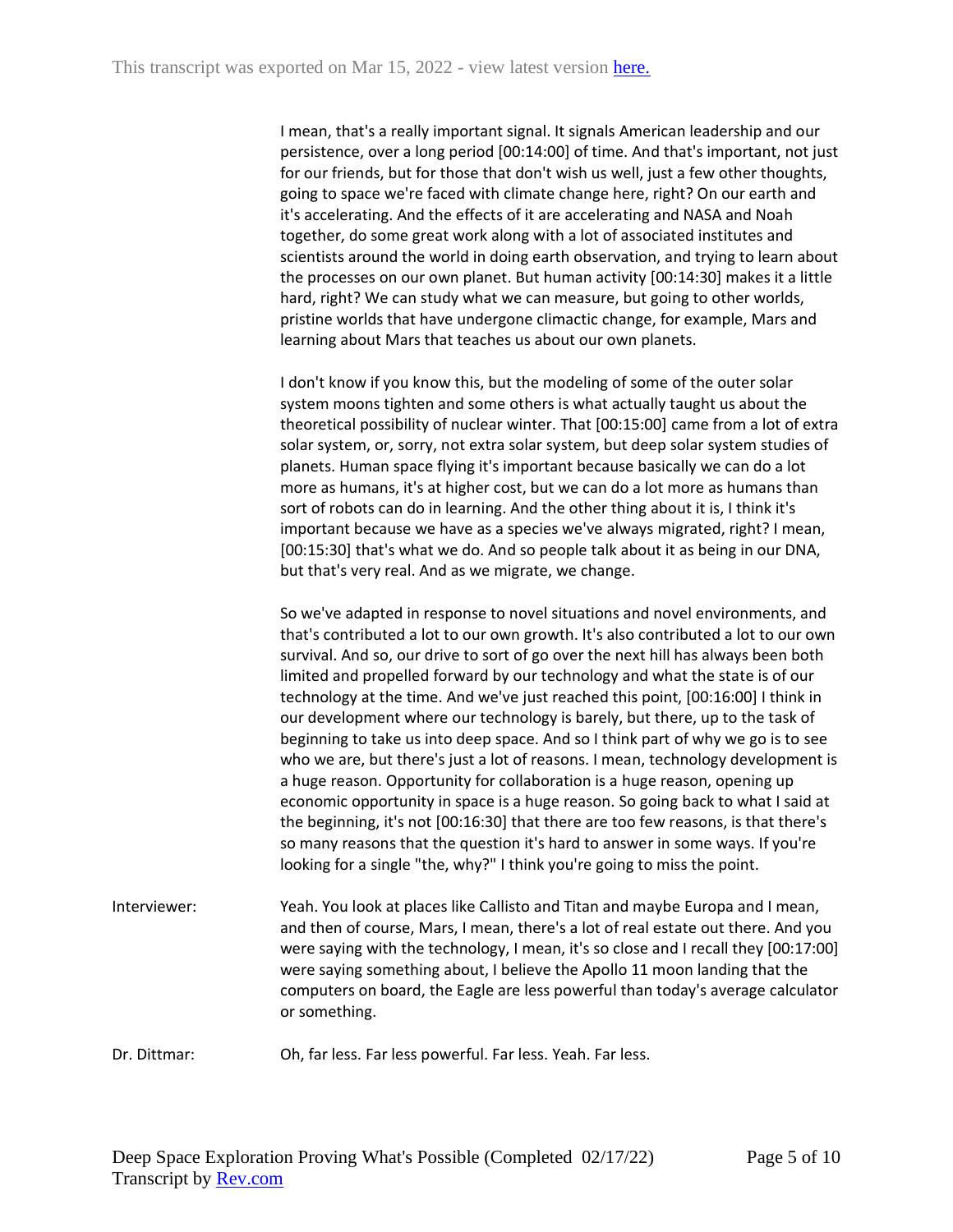- Interviewer: Yeah. And if those guys can get to the moon on something like that, then that'll be hubris, but there's no telling what we might be able to achieve in space.
- Dr. Dittmar: Right. Well, and the other thing I want to mention too, is the search for [00:17:30] life and we spend a lot of time on this, but we are the point between grand observatories and telescopes that are being launched or are already out there, or they were planning to launch as well as human capability to start going to other planets, return to the moon, and they go beyond that to Mars. We really are at the point where in our lifetimes or our children's lifetimes, we may be able to definitively answer the question of whether or not life arose elsewhere, certainly in our solar system and possibly beyond our solar system, when it comes to some of the really remote [00:18:00] imaging that we can do. And that's extraordinary. I mean, that's globally impactful, right? That changes the view of who we are and our role in the universe and opens up unbelievable possibilities. And we're right on the cusp of that.
- Interviewer: And then Dr. Kelly, what are going to be some of the greatest challenges that need to be overcome in the next decade for space flight?
- Dr. Kelly: [00:18:30] So there's one from the standpoint of protecting humans, which is the exposure to radiation, that's a really, really tough problem and that has to be solved. The other one is propulsion for deep space exploration and being able to come up with a method that we can either make on the moon and not take a whole lot of propulsion to get to Mars and be able to do something in a way that's never been [00:19:00] done before.

The other side of it and I think Dr. Dittmar is much more prepared, I'll say with your background to speak on this, but it's, we as humans have never experienced that type of isolation before. And so the human psyche and all that it takes to be able to survive and thrive on a long duration mission, the shortest time would be nine months to make it to Mars. And then you have to wait to be able to make the return trip. There is no [00:19:30] way for us to fully simulate that and any analog on earth. We're certainly doing a lot of work in that area, but I think that's, from my perspective, a very big unknown, we'll take it in chunks, but part of it is we'll just figure it out on the way. I just- [crosstalk 00:19:47].

- Dr. Dittmar: I was going to say, I agree with that completely.
- Dr. Kelly: Yeah. There's no magic analog on this earth that can even come close, yet certainly tremendous amounts of research are being conducted to [00:20:00] do our very best to prepare us for what we cannot imagine.
- Interviewer: So, Dr. Dittmar, can you share with us some of the exciting projects you and your teams are working on right now?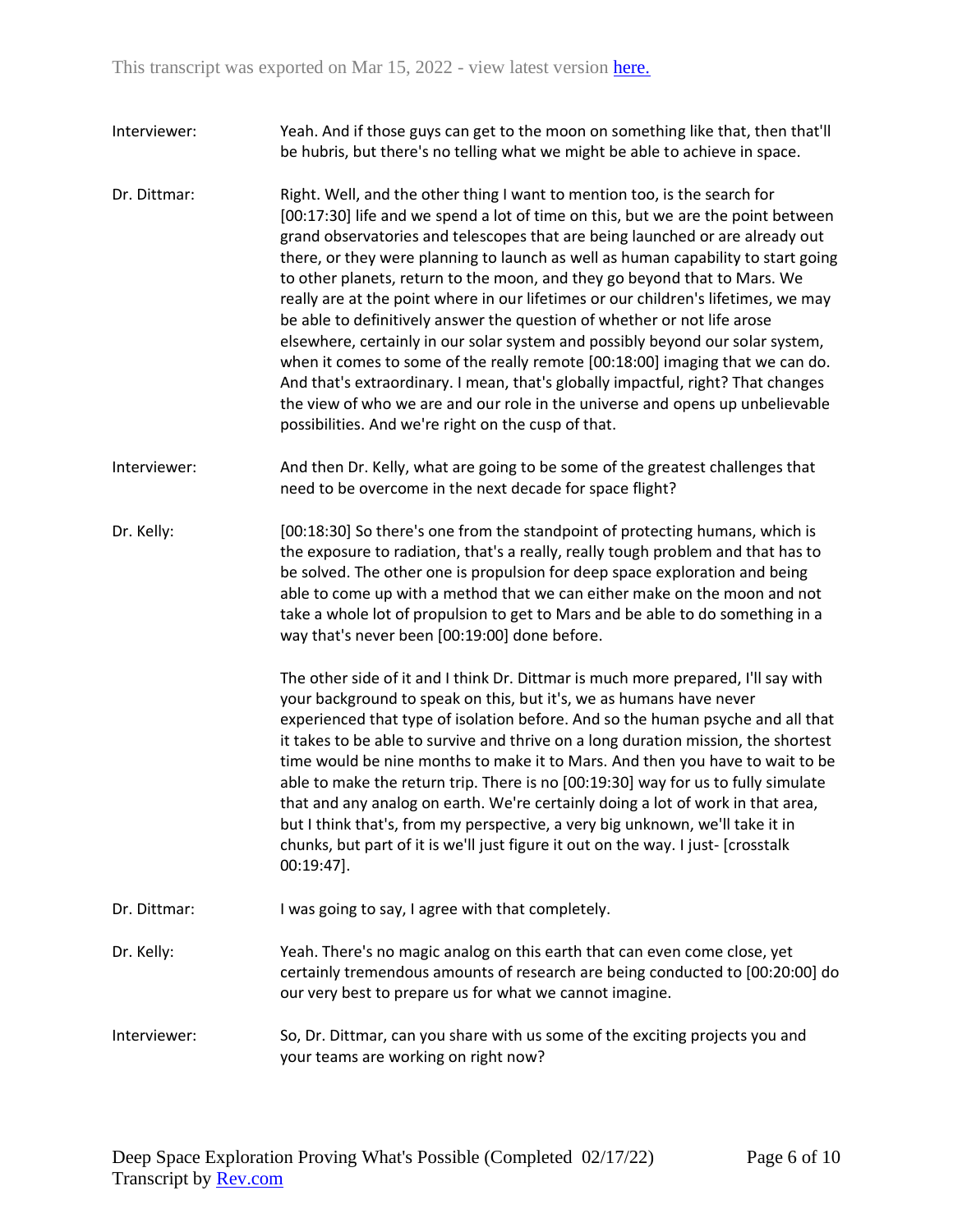Dr. Dittmar: Well, we've started our own podcast. So, happy to participate on yours and I'm grateful to have been invited. Ours began back in the summer and it's called, The Deep Space Podcast. [00:20:30] And it's just been a lot of fun, right? We've given some of our entrepreneurial companies opportunity to come and talk about what excites them about space and why they got involved and how hard it is to close a business case when you're trying to build a business that's got space as part of its valued chain, and we've had other folks come in and talk about science, and we've had people come and talk about space policy. And right now we're building a series that [00:21:00] features young professionals from some of the large established aerospace companies that are supporting the government programs that NASA's building to go into deep space, including Jacobs.

> And so we're looking forward to finishing those and getting them out. And that's just been a great project. It's been fun for all of us and really like the opportunity of giving people a voice and an opportunity to speak about what it is that they do and they're passionate about. And that's just been a lot of fun. We're also involved with an organization called The Pearl Project [00:21:30] that focuses on doing outreach to diverse populations and diverse student populations, is particularly interested in trying to give resources to and help mentor women who have entrepreneurial interests. And I've done a couple of courses with them to try to help bootstrap those young women into entrepreneurial efforts in space. And that's been a sort of a fascinating effort. [00:22:00] We also just have constant engagement with a lot of different audiences as a trade group, right?

> We're certainly focused on our members, but also do a lot of work. We're on call for congressional staff if they have questions or if they want some inputs on things that they're considering or trying to do fact finding on. I serve on the UAG, the user's advisory group for the National Space Council, which has just been a wonderful opportunity [00:22:30] to provide input to our nation's leaders as they think about how best to position the United States and how best to leverage the assets that we are developing and identify the ones that we need to develop. And I'm there. I mean, and I'm also on the FAA Commercial Space Transportation Advisory Committee, and in all those roles, I'm there as the CDSC spokesperson. So it's a pleasure and an honor to be able to [00:23:00] represent our members and continue to sort of speak out on behalf of the space industry that makes all of these things possible.

And so to support NASA in its role and its various missions going forward. The thing that sort of drives the coalition forward is we have a deep conviction about the importance of the government programs and continued government involvement in these things, but also a deep conviction about opening up to newer entrants and to commercial entrants. [00:23:30] And even to folks who aren't directly related to space, but who have things that they can bring to the table to sort of help advance the sort of grand enterprise that we're all involved in.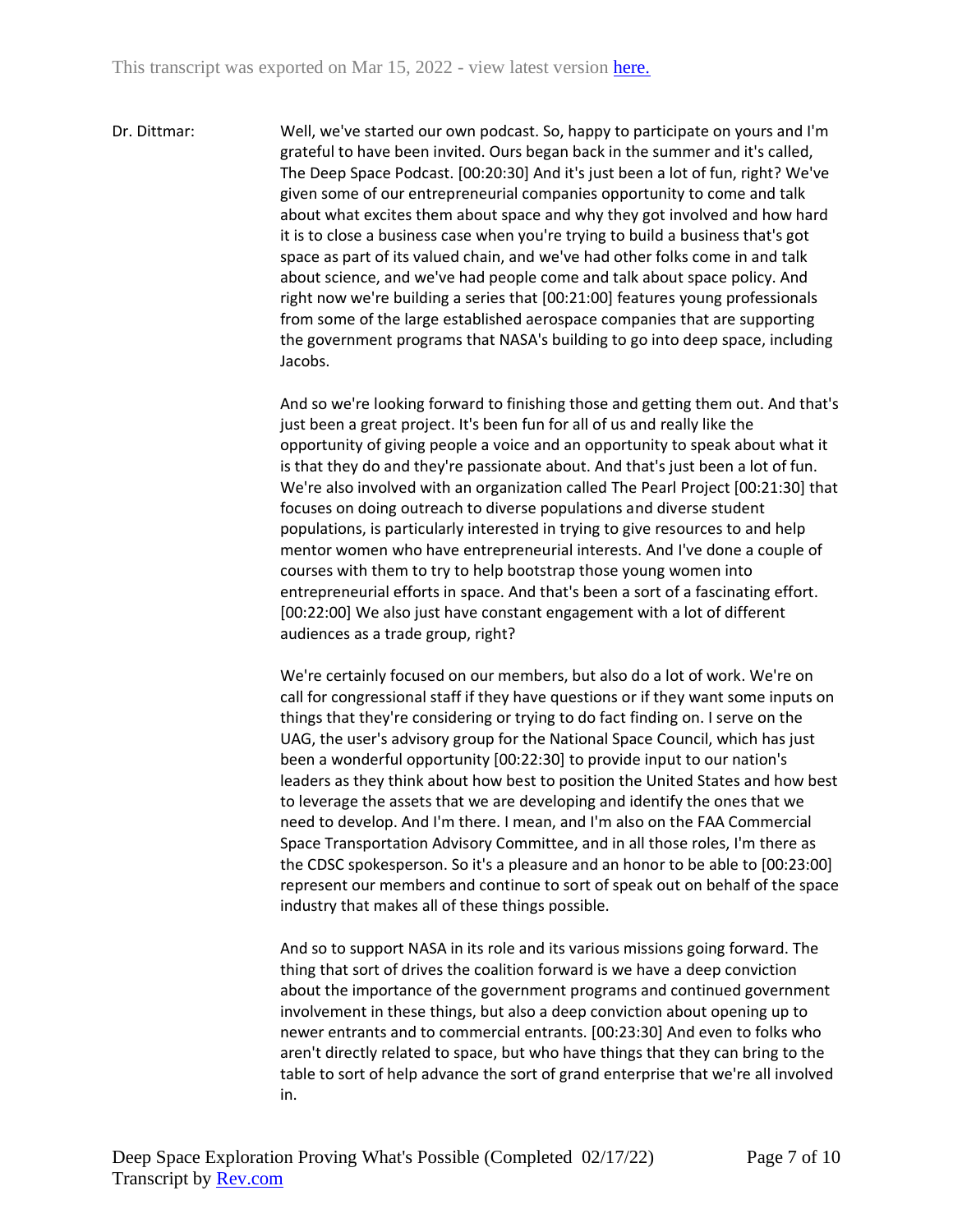- Interviewer: And then Dr. Kelly to kind of dovetail into Dr. Dittmar's comments, what are your thoughts on how we can encourage more young women to pursue careers in space exploration?
- Dr. Kelly: I think that starts long before they're young women. [00:24:00] I think it starts early in school at a very early age from preschool really all the way through high school, providing opportunities that exposes girls to have hands on experiences, whether it's a biology experiment, a chemistry experiment, some that's hands on, building a little robot or writing software and being able to create the wow factory and creating the inquisitiveness of what if? [00:24:30] For example, a cell phone, what does it take for you to have your cell phone or your iPad or all the YouTube videos that you watch or whatever else it is that you think is really cool? What are the components from an engineering, science, math perspective, human factors, or psychology. There's so many dimensions. If you look at what it takes for a career in aerospace, really, it isn't just, [00:25:00] I know this is heresy. It's not just stem. There's a lot of other things, other disciplines that contribute, stem is very important, but it's not the only avenue to a space career. And we need all of that at the table.
- Interviewer: And my couple of last questions are for both of you. And I'll start with you, Dr. Dittmar, who inspired you when you were student or when you were a young professional?
- Dr. Dittmar: [00:25:30] So I'm going to give a couple of answers, probably the single greatest impact on me when I was a student, was my mentor in graduate school, who was a experimental psychologist named Dr. Joel Warm. And Joel was known for being a task master. He was demanding, he was difficult, he was curious, he was passionate, [00:26:00] but what he really focused on was excellence and persistence and attention to detail and be driven by the data, not your opinion, not somebody else's opinion. Spend the time to think about how to interpret what it is that you're seeing. Talk to a lot of people sort of, seek out additional information. And I was really fortunate to have him [00:26:30] as a mentor. I used to say I was raised by wolves and I meant Joel and his colleagues, Bill Denver and some others who really just trained me to be data driven and to not have fear, right?

To stand and deliver. And that has nothing to do with my space career and everything to do with my space career. But his influence on me is out sized and actually [00:27:00] as I get older, who knows, grieving, I may passed a few years ago, but as I get older, I'll be eternally grateful. The other two people that I just need to mention are my parents. My father was a chemical engineer and served on world war II and had a leadership approach that was really kind of based in service. And he was very passionate about work and told me once that he would never [00:27:30] stay in a job that he didn't love. And that had a huge impact on me.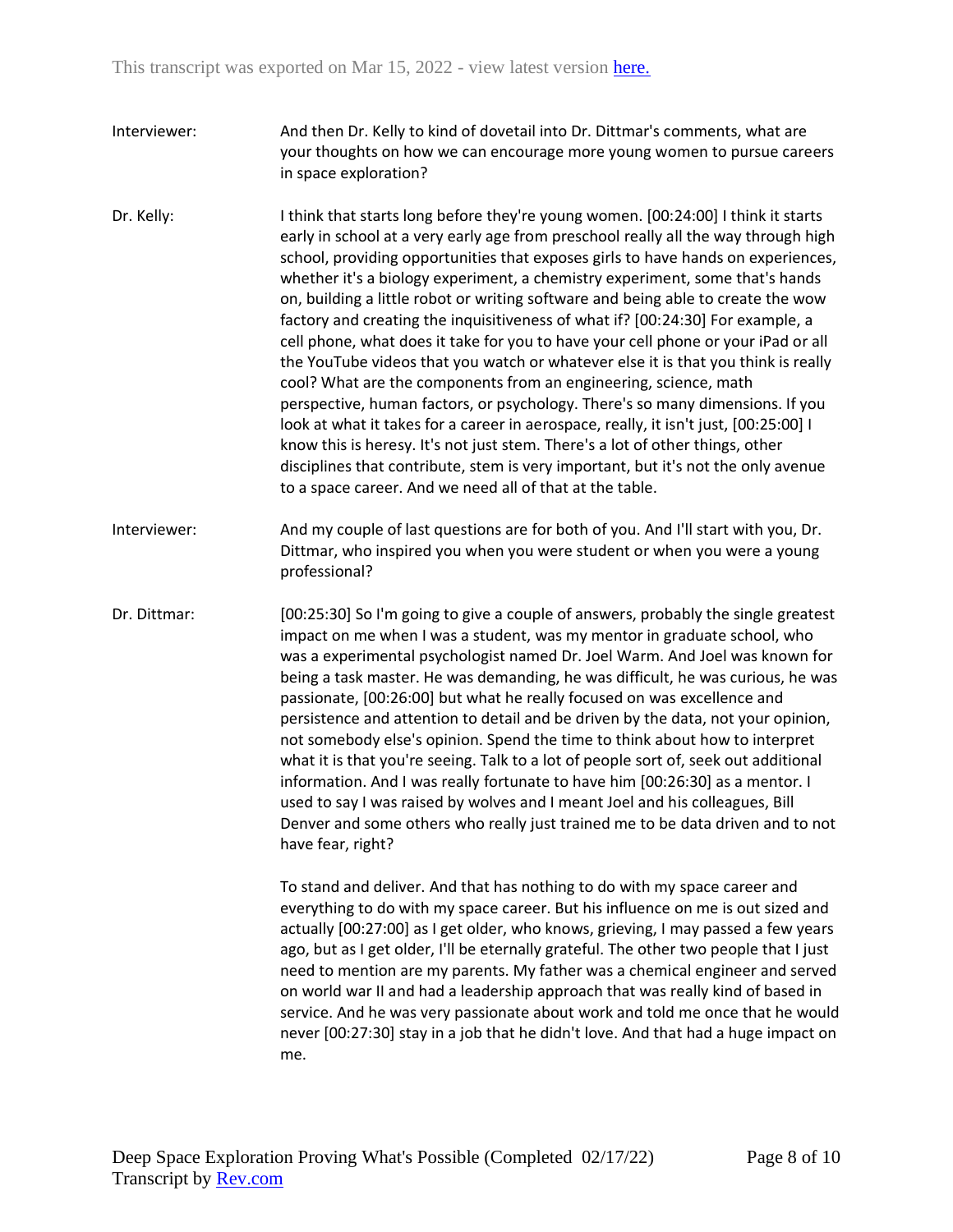| And my mother was a nurse graduated near the top of her class from Duke            |
|------------------------------------------------------------------------------------|
| University at a time where young women for the South were just supposed to         |
| go to school to find husbands, served at the red cross also during world war II.   |
| And she too had this sort of service orientation, but she really encouraged all of |
| my interests in science and math. I can remember doing fractions on the fogged     |
| in glass, in our living room, right? And [00:28:00] she would just sit there and   |
| encourage me and I remember both of them taught me things in different ways        |
| and those had sort of a great impact on me.                                        |

- Interviewer: And Dr. Kelly, the same question for you, who inspired you when you were a student or young professional?
- Dr. Kelly: I'll have to say my high school calculus teacher, neither of my parents finished college. And when it came to advice on what to major in, asking either of my parents was not really super [00:28:30] useful, my mother wanted me to go to college and certainly I got tremendous encouragement from her to do that, to have a good life and be able to care for myself on a lot of levels. But as far as what to major in, that wasn't the place to go. So I went to Mr. [Mims 00:28:47] one day after class and asked him. And his advice was this, "you love math, and you're good at science. Do yourself a favor and become an engineer. You'll have a lot of options in life." And such a short discussion, [00:29:00] but truly impacted the choices that I've had the opportunity to have in life.
- Interviewer: I believe you went on to become a roboticist. And then now here you are at the Johnson Space Center, and it's pretty fascinating there career trajectory of-.
- Dr. Kelly: Kind of coming full circle when you look at growing up at Kennedy Space Center and now being at the Johnson Space Center, it's pretty awesome.
- Interviewer: Oh, absolutely. So my last question for you both today [00:29:30] is what is an accomplishment from your career that you would like to be remembered for? And you'll caveat this, this could either be something that you've already accomplished or something that aspirationally you hope to accomplish. What do you want to be remembered for when people look back at your careers and you both have had remarkable careers when you kind of take a look back at everything you've done and everything you hope to do, what would you like to be remembered for? And Dr. [00:30:00] Dittmar, I'll start with you.
- Dr. Dittmar: Ithink it's not a single achievement. It's more, I'm interested in space in part because it's about creating an optimistic future. I hope, for humanity. And so the process of getting there involves a lot of mentorship, and I would like to be remembered for having been a good mentor [00:30:30] from having been a dedicated mentor and someone who cared about mentoring and helped advance the careers of others toward that future. I guess I'd like to be remembered for having some degree of vision anyway, and a leadership style that, again, model on my parents was sort of a servants service leadership style, but that was nonetheless effective. And I think the last thing I'd like to be